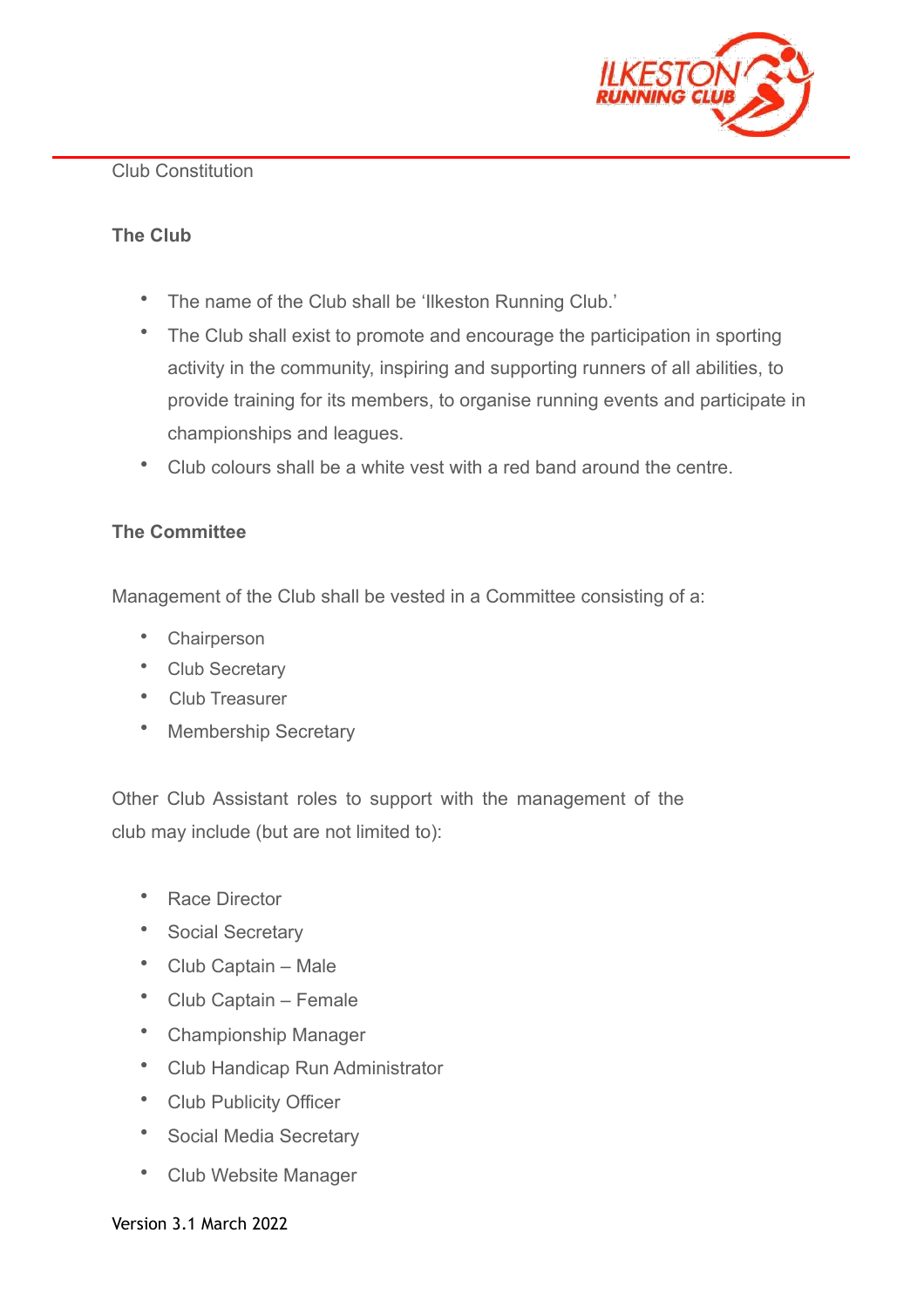

Club Assistants may be asked to attend committee meetings but the responsibility for any decisions made rest with the committee.

## **The duties of the general Committee shall be:**

l,

- To control the affairs of the Club on behalf of the members.
- To approve membership of the Club.
- To keep accurate accounts of Club finances (the Club's financial year shall run from 1st April to 31st March), which should be maintained via a Club bank account with at least three of the executive committee as signatories, any one to sign, and available for reasonable inspection by members and should be approved before every AGM.
- To seek advice and support of Club assistants to inform the Committee as necessary.
- To fill any vacancy which may occur in the executive officers or club assistants as necessary.
- To make decisions on the basis of a simple majority vote (in the case of equal votes, the Chairperson shall be entitled to an additional casting vote.
- A quorum for decision-making shall be a minimum of three of the elected Committee members and there should be a minimum of six Committee meetings during the year.
- To appoint Club Assistants where necessary
- All Committee members and Club Assistants must be fully registered members who are willing to disclose their contact details to Club members.
- Committee members and Club assistants must agree to act in the interests of the Club at all times, whilst acting as a Club representative.
- Potential Committee members and Club Assistants should declare any conflicts of interest to the Club Secretary before being elected and this should be updated annually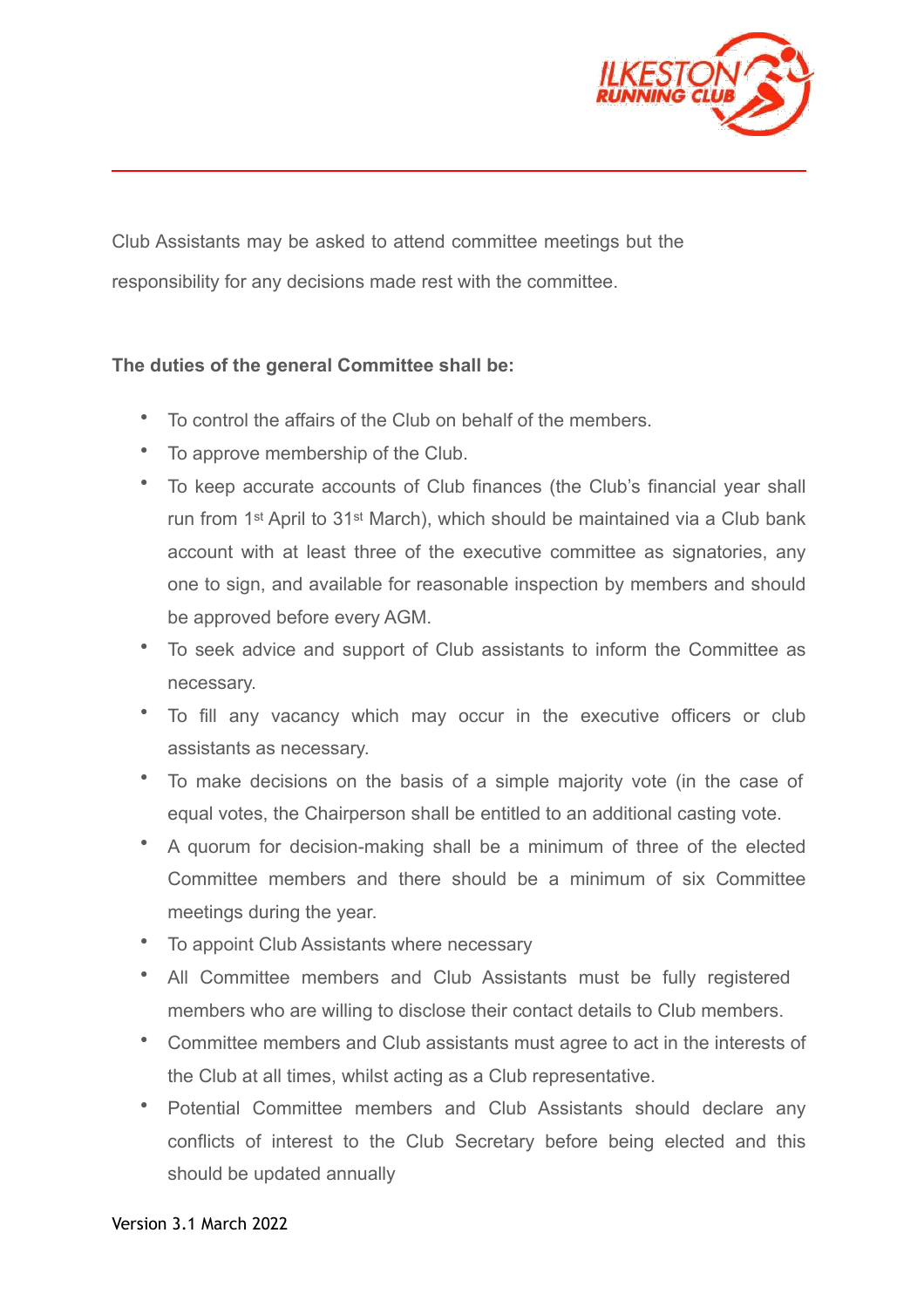

- Committee members must attend a minimum of 50% of Committee meetings in order to be eligible for re-election.
- Minutes of Committee meetings shall be made available to all members of the Club following verification.
- A general meeting of the Club shall be called if the Committee, guided by this constitution, is unable to resolve any matter or question. No responsibility shall be accepted by the Club for any action that has not been approved by the Committee and recorded in the Club minutes.
- The term of office for Committee members shall be one year, or until the next AGM if this is sooner, when they shall automatically retire but be eligible for re-election.
- All those wishing to seek re-election or election will need to make their intentions known to the Club Secretary in writing no less than 30 days prior to the AGM. Only members willing to serve shall be nominated.
- The Committee has the authority to fill any vacancies that occur between AGMs.

## **Membership and Subscriptions**

- Membership shall be restricted to amateurs (as defined by current governing body rules) and shall be granted at the discretion of the Committee.
- New members will normally be expected to apply for membership after a familiarisation period not expected to exceed one month.
- The subscription period shall be 1<sup>st</sup> April to 31<sup>st</sup> March.
- Membership must be renewed annually and subscriptions shall be payable on or before 1<sup>st</sup> April.
- Subscriptions shall be reviewed at the AGM for the forthcoming membership year.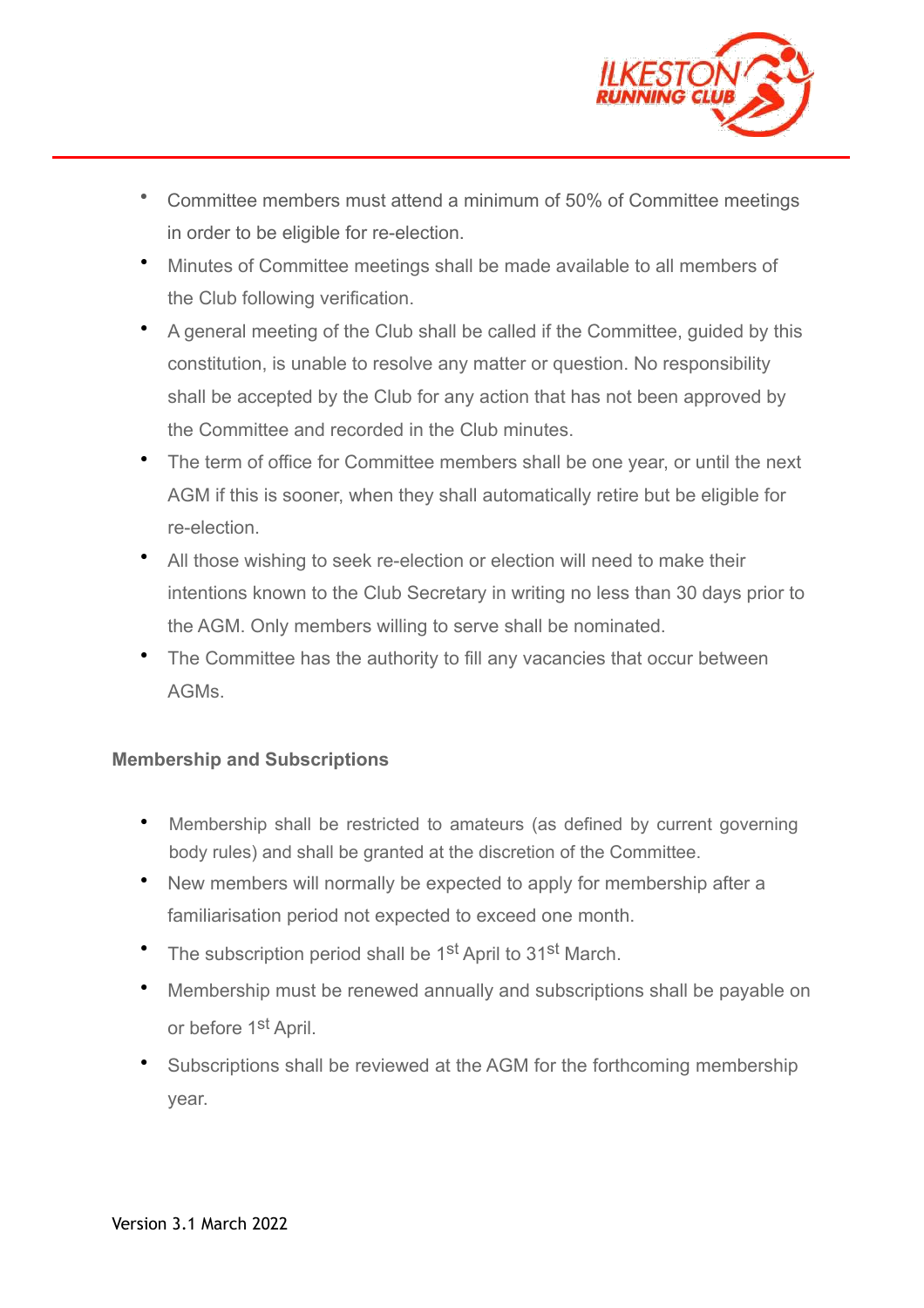

- Any non-payment of subscriptions shall be dealt with according to the current governing body rules, which at present forbids any athlete from joining another club until they have discharged their financial responsibilities to their current Club.
- Any person wishing not to renew their membership shall put their intentions in writing and submit it to the Membership Secretary no later than 1<sup>st</sup> March.
- Any person failing to do so shall be deemed to have re-joined the Club and the Club fees shall be required.
- No refund of any subscription shall be made for any reason whatsoever including, but not limited to, injury, termination of membership or retirement from the Club.
- The Committee shall be permitted to withdraw membership from any member if that member's behaviour is considered inappropriate or they are not acting in accordance with the constitution.
- Only current members shall be allowed to compete for the Club in either team or open competitions.

# **The Annual General Meeting**

The AGM shall be held in February each year, or, in exceptional circumstances and with Committee approval, as soon as possible thereafter.

## **The AGM Will Cover**

- Chairperson's report
- Club Secretary's report
- Membership Secretary's report
- Club Treasurer will report the most recent statement of the year's accounts
- Other members may be called upon to make reports on various aspects not already covered by the above.

#### Version 3.1 March 2022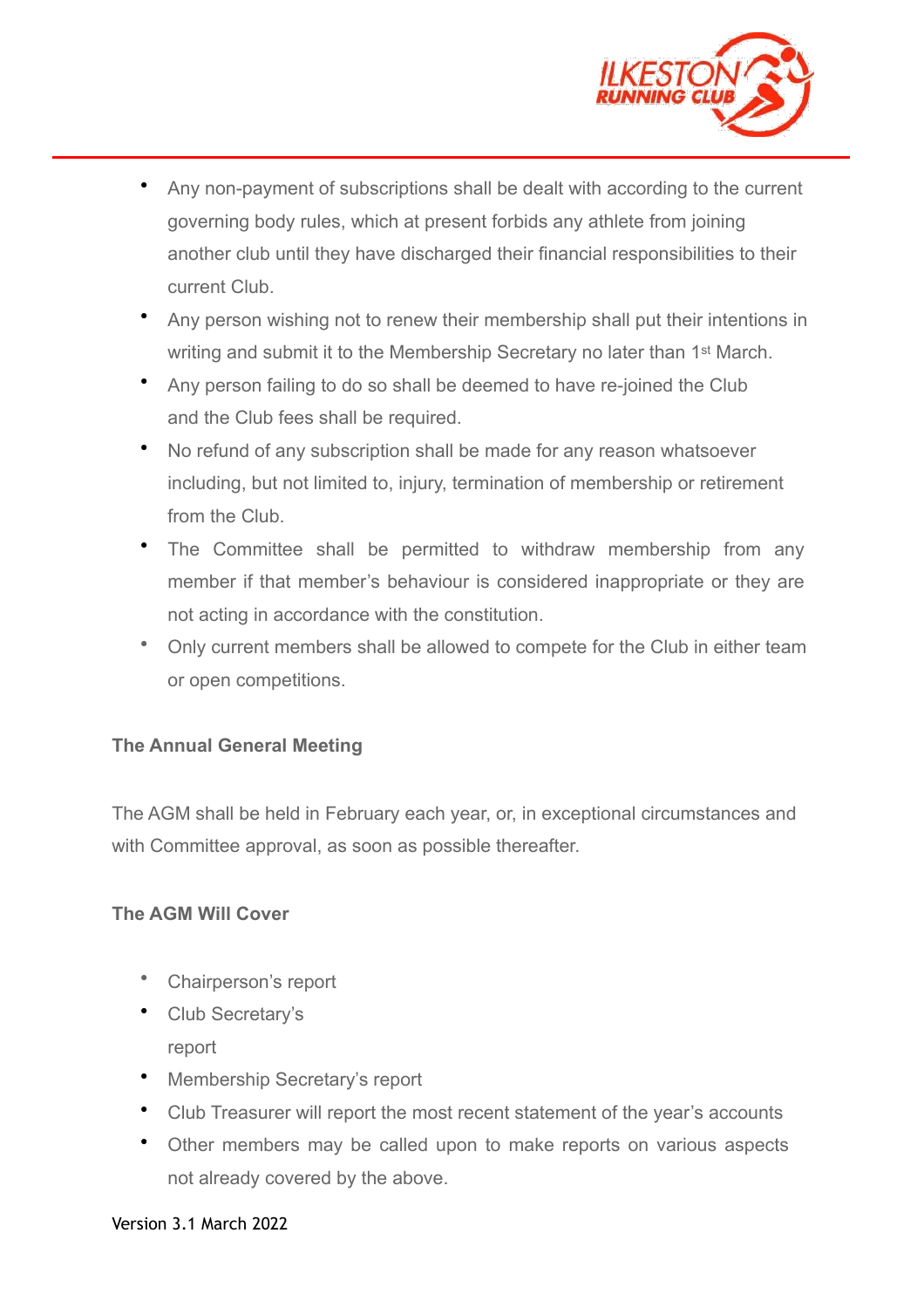- Election of Officers
- Constitution Update
- Members' proposals for voting

#### **General AGM rules**

- Members wishing to stand for a Committee position or Club Assistant role must declare their intentions in writing to the Committee no later than 30 days before the AGM.
- A current Club member must be willing to propose their candidacy at the AGM, and another Club member must be willing to second this proposal. In the event of a draw, a revote will take place. Where an electronic voting system is in place, the person with the most votes will be appointed and the proposal will be recorded as the first vote and will be seconded by the next. In the case of a draw a public vote will be undertaken at the AGM.
- The Constitution shall not be amended except at the AGM. Any change to the Constitution requires approval by 75% of the votes present at the meeting at which the change is considered. Any proposed change shall be notified to members in writing at least 14 days before the AGM at which a decision is to be made.
- Only fully paid up members, who are a minimum of eighteen years of age, shall be entitled to vote at the AGM.
- Notice of the AGM, with the agenda, nomination details and proposals shall be given to all members at least 14 days before the date of the meeting.
- To consider proposals put forward for voting on by the members of the Club.
- Proposals must have been made in writing at least 30 days before the AGM. The Committee will then evaluate the proposal, adding any comments and distribute to members via email at least 14 days prior to the AGM along with the agenda. Proposals will then be presented and voted on by those members attending.
- The quorum for an AGM shall be one quarter of the membership including the Committee. Where this is not achieved the meeting will be rescheduled to a new date to take place within 30 days.